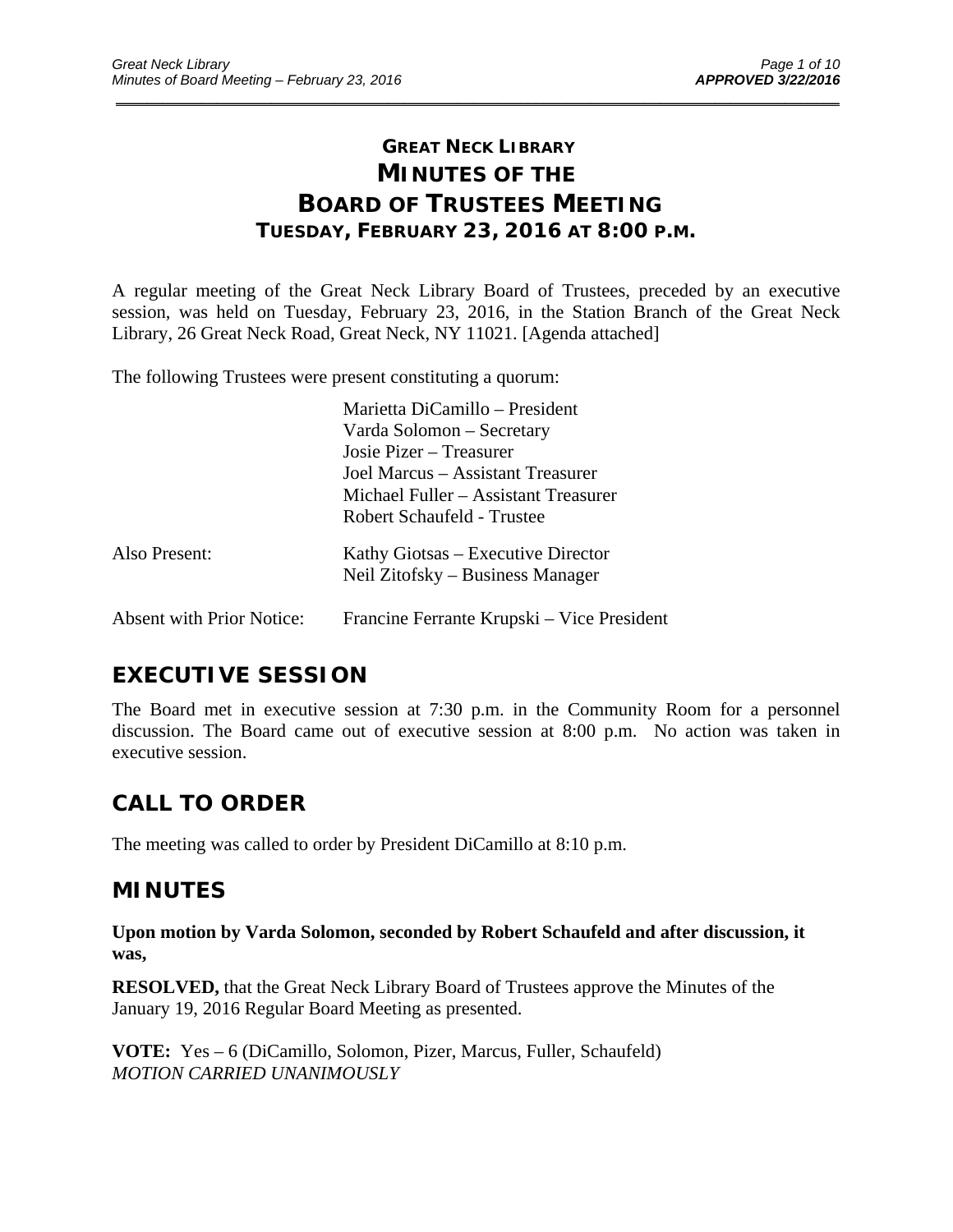# **TREASURER'S REPORT**

# **Upon motion by Josie Pizer, seconded by Varda Solomon and after discussion, it was,**

**RESOLVED,** that the Great Neck Library Board of Trustees accept the following financial reports which have been reviewed by the Treasurer:

- February 23, 2016, Treasurer's Report;
- Warrant dated January 9 through February 12, 2016; including payroll account check numbers 50169-50172; paid check numbers 50843-50874; checks to be paid numbers 50875-51008 their sums set against their respective names, amounting in the aggregate to \$305,121.15;
- Payroll Warrants for pay dates January 7 and January 21, 2016, which have been reviewed by the Treasurer, in the amounts of \$131,627.10 and \$124,301.34 respectively, for a total of \$255,928.44.

**VOTE:** Yes – 6 (DiCamillo, Solomon, Pizer, Marcus, Fuller, Schaufeld) *MOTION CARRIED UNANIMOUSLY* 

# **PAYROLL CHANGES**

# **Upon motion by Josie Pizer, seconded by Michael Fuller, and after discussion, it was,**

**RESOLVED,** that the Great Neck Library Board of Trustees accept the Revised Payroll Change reports of January 12 through February 10, 2016 as presented, which has been reviewed by the Finance Committee.

**VOTE:** Yes – 6 (DiCamillo, Solomon, Pizer, Marcus, Fuller, Schaufeld) *MOTION CARRIED UNANIMOUSLY* 

# **REPORTS**

# **Branch Committee**

Trustee Fuller will schedule a date in March or early in April for the committee to meet.

The Branch Heads have each submitted reports. Ruth Klement's report for the Lakeville Branch noted the branch's "transformation success" due to additional items, such as floating books, since the move from Main. Trustee Fuller said he appreciates reading her monthly reports as they are detailed and informative.

Secretary Solomon added that she has received many positive comments from people in the community who are pleased with the Lakeville Branch. President DiCamillo mentioned that the lease comes up for renewal next year and, perhaps, we should start having discussions with the landlord. Trustee Fuller stated that we should consider expanding the Lakeville Branch due to recent demand and growth.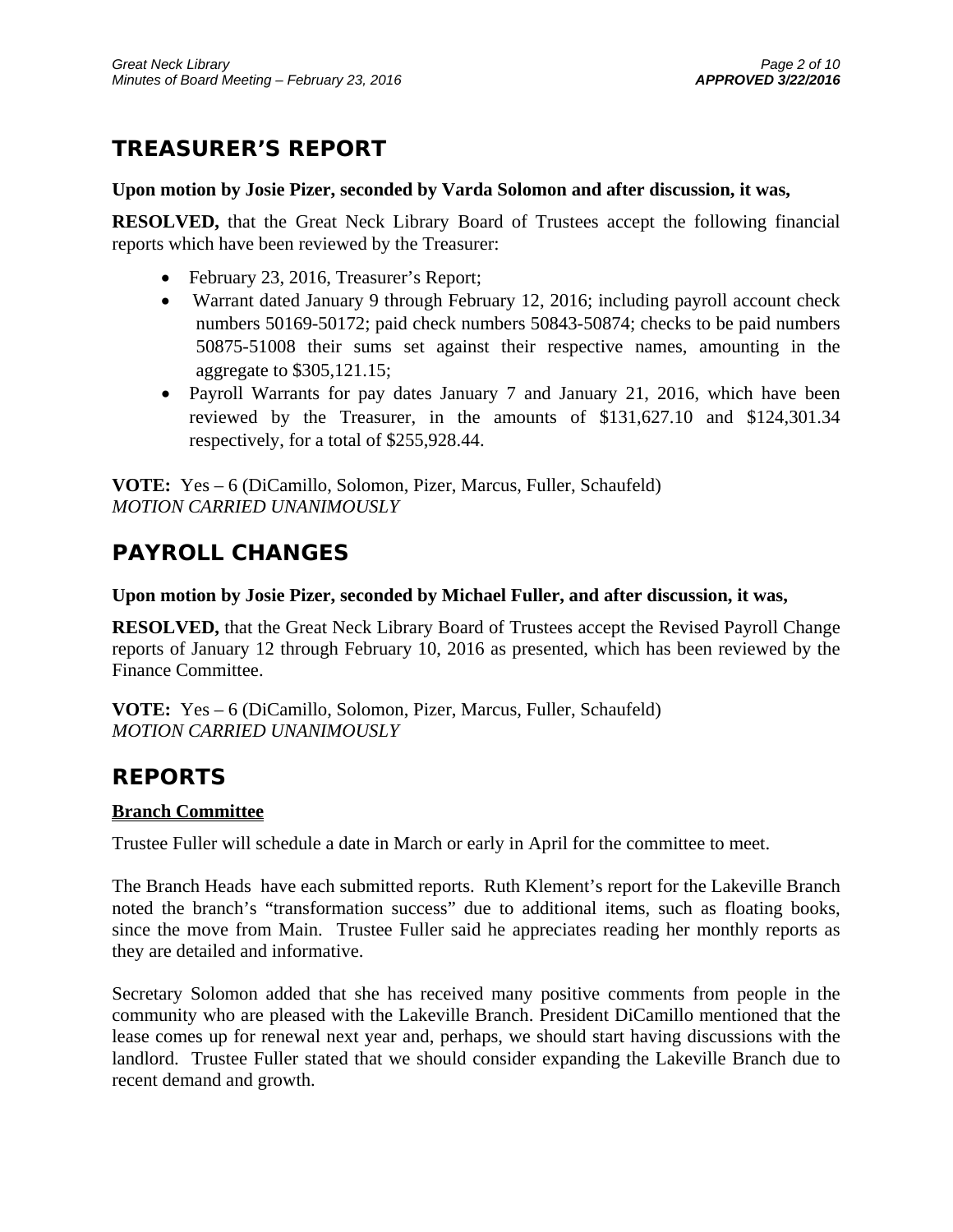# **Building Advisory Committee (BAC)**

President DiCamillo reported that a meeting was held on February 18<sup>th</sup> where updated progress and several Construction Change Orders were discussed. She hopes to be back at Main in June.

## **Policy Committee**

Trustee Marcus reported that a meeting of the Policy & By Laws Committee will be held on Monday, February 29, 2016 at Station branch.

#### **Programming Committee**

Trustee Solomon reported that the Programming Committee will meet on Monday, March 7, 2016 at the Lakeville Branch. Note: This meeting was subsequently rescheduled to March 21.

#### **Technology/Website Committee**

Trustee Schaufeld reported that the Technology/Website Committee will meet tomorrow, February 24, 2016 at the Parkville Branch. A computer consultant will be in attendance to discuss our current hardware, software and present how we should move forward. Crestron will attend the March committee meeting. Note: This meeting was subsequently rescheduled to March 7<sup>.</sup>

Trustee Fuller asked Executive Director Kathy Giotsas if she had a chance to meet with Derive Technologies. Executive Director responded that she had met with them yesterday.

## **Staff Reports**

Trustee Pizer expressed her surprise and disappointment that the circulation statistics were down.

Trustee Pizer then pointed out the Technical Services report prepared by Wanda Lei. It seems to show an incredible number of new titles added but not processed. Per President DiCamillo's request, Executive Director Kathy Giotsas elaborated on the terminology of processing. President DiCamillo felt that the numbers did not make sense and requested a grid of definitions for the future.

President DiCamillo was also disappointed and could not understand the decline in circulation numbers. She asked that Executive Director Kathy Giotsas have someone look into the numbers.

Trustee Pizer commented that both the Levels and Lakeville Branch reports were terrific. Trustee Pizer asked that the collection continue to float for Lakeville. President DiCamillo said that the Branch Committee will need to make a recommendation to the Board.

Trustee Solomon then mentioned the success of the Chinese New Year Celebration at Parkville. Executive Director Kathy Giotsas said there were about185 attendees. President DiCamillo commented that it was well done and she was particularly impressed by the individual painting the Chinese alphabet.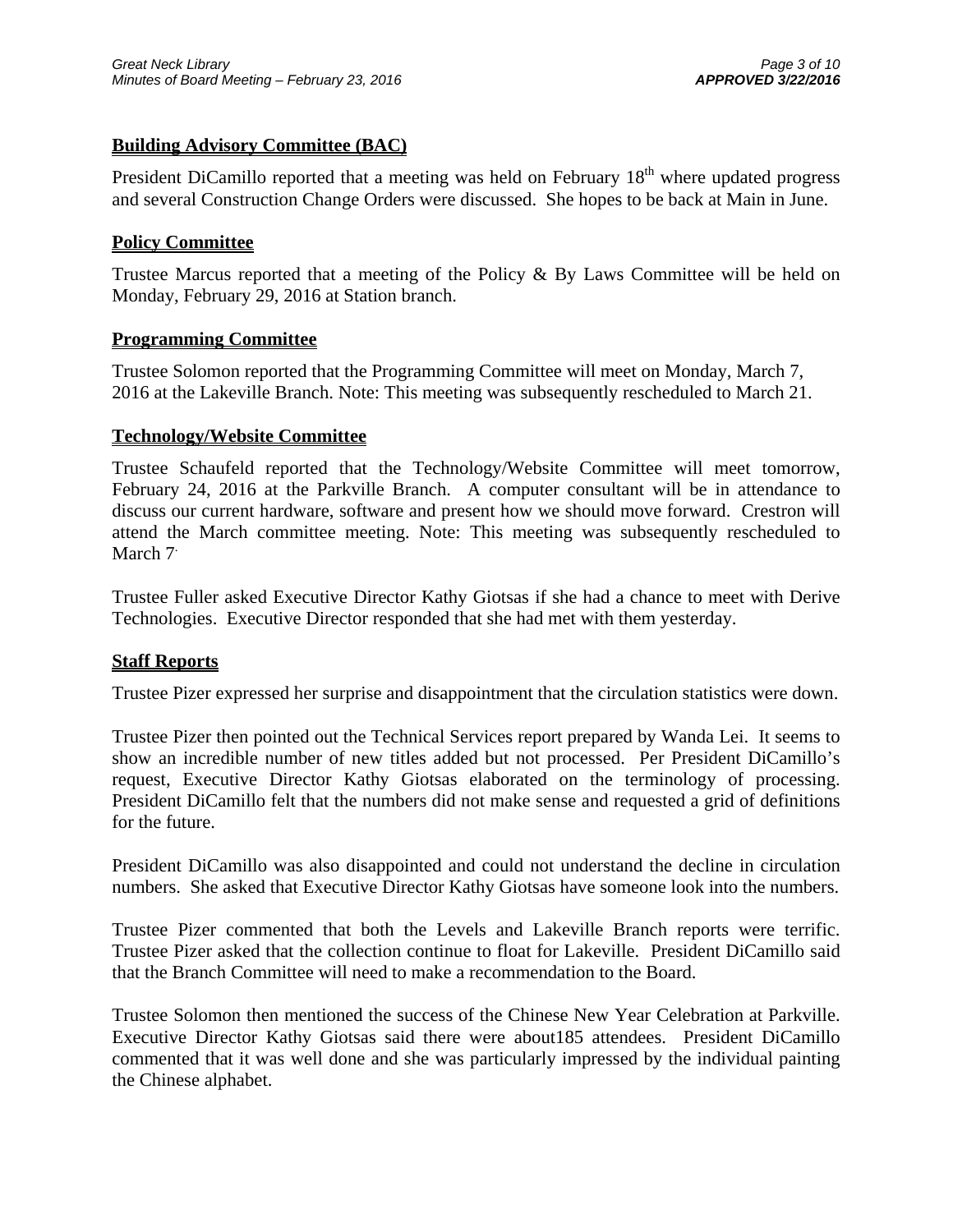## **Executive Director's Report**

Executive Director Kathy Giotsas has talked to the staff about weeding the collection. A certain percentage will need to be weeded for the move back to Main. President DiCamillo mentioned that the Relocation Committee has met two times since the last Board of Trustees meeting.

Text of the Executive Director's written report dated February 19, 2016 below:

#### **Administration**

I have been working with the Department Heads to improve their monthly reporting. Some of the departments have indicated that some of the information is duplicated due to the relocation there for they did not want to write the same information in two reports.

We are preparing for the relocation and to assist in the move we have been scheduling with individual departments to go over work space and floor planning. One of the critical things that needs to be addressed is shelf space. All librarians were asked to take their section of subject expertise and weed that area. Wanda from tech services will be providing lists to all librarians and I will be getting the completed lists of books discarded with a count.

We did reach out to Chris Johnson to find out her availability for the relocation committee and she would be more than happy to assist us in the process. We will be Skyping her in or she would attend in person when possible.

We are also looking at refreshing the branches with updated furniture. The branches did take an inventory of all chairs, the good, the bad and the ugly and we will be looking to replace them. We will be providing this information at the next Branch Committee meeting or earlier if needed. Charlie was also able to take an inventory of the basement at Lakeville and will be providing it at the next relocation meeting.

We have been working with Paychex and after four weeks of trying there are still inefficiencies in the system. We will be switching back to time vantage. We have logged several issues and to date many of them are still not addressed.

#### Technology

We will be meeting with the IT Department in February to discuss the replacement of computers. We have a list of computer hardware and we are looking for the date of purchase. In some cases we will be able to look at the description of the item and find out if the item has life or needs to be replaced. I have set up a meeting with Terri Stuart from Derive Technologies to discuss our IT situation at the main library.

We have been reviewing the comments on the new website and I will be meeting with Shu to discuss making the changes. The website does need tweaking but it is much improved. We are also working with Wowbrary to correct some of the issues we are having with the collection of the new item for Innovative Interface.

#### Personnel

We have made a decision on the new Assistant Director. We will be offering the position to Elissa Johnson, she has work at Danbury Public Library as a manager developing a language center, wrote successful grants and partnered with various community agencies to meet the need of the community. She is currently a Teacher at Darien High School teaching AP Environmental Science. She is also an Adjunct Professor at the University of Bridgeport and the University of Albany.

We will be interviewing for the Information Technology Director at the end of February and hope to make a decision by mid-March.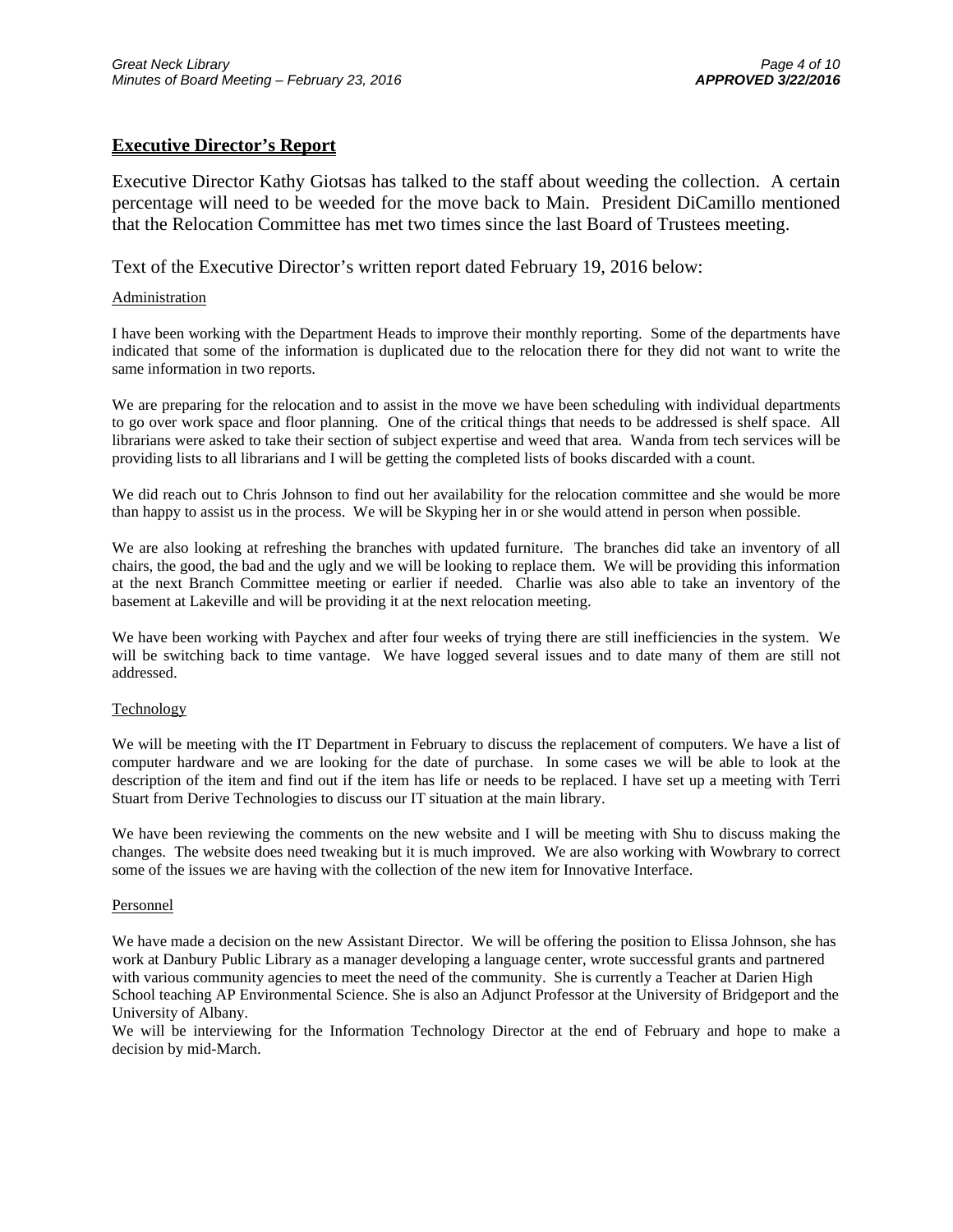#### Community Outreach

The staff has been working hard to distribute the new bookmarks and flyers for the renovation updates. So far we have gotten positive feedback. Adams programs have been going great with the 3D printing and we are looking to apply for a \$50,000 grant to develop a STEM/STEAM Lab.

#### Building Maintenance

We did have a fire alarm go off at Station Branch which caused the malfunctioning of the elevator. We did call the building management service and informed them that is was unacceptable to have the elevator out for any length of time. We came to an agreement that we would have the authority to call the elevator company to fix the elevator. This will reduce the wait time for getting the elevator fixed. There were parking issues in the staff parking lot for the first few days that Best Market opened but things are slowly improving.

# **OLD BUSINESS**

None.

# **NEW BUSINESS**

## **Presentation of GNL Re-Organization**

Executive Director Kathy Giotsas presented the Re-Organization structure via Powerpoint presentation [Presentation Attached].

Trustee Pizer commented that positions will need to be posted and advertised.

After the presentation, President DiCamillo called for any questions from the public. She further clarified that all new positions will need to be posting and interviews.

## **Construction Change Orders**

## **Fire Marshall Fire Alarm Changes**

## **Upon motion by Joel Marcus, seconded by Varda Solomon, and after discussion, it was,**

**RESOLVED,** that the Great Neck Library Board of Trustees approve the Change Order number 24 (VRD RCO # 14R-2) in accordance with Procedures for Approval for Construction Contracts approved by the Great Neck Library Board of Trustees on May 20, 2014, and amended March 24, 2015, for installation of additional smoke detectors as submitted by VRD, in the amount of \$7,224.56; such funds to be taken from the contingency line in the construction budget.

**VOTE:** Yes – 6 (DiCamillo, Solomon, Pizer, Marcus, Fuller, Schaufeld) *MOTION CARRIED UNANIMOUSLY* 

#### **Generator Gas Line**

**Upon motion by Joel Marcus, seconded by Josie Pizer, and after discussion, it was,**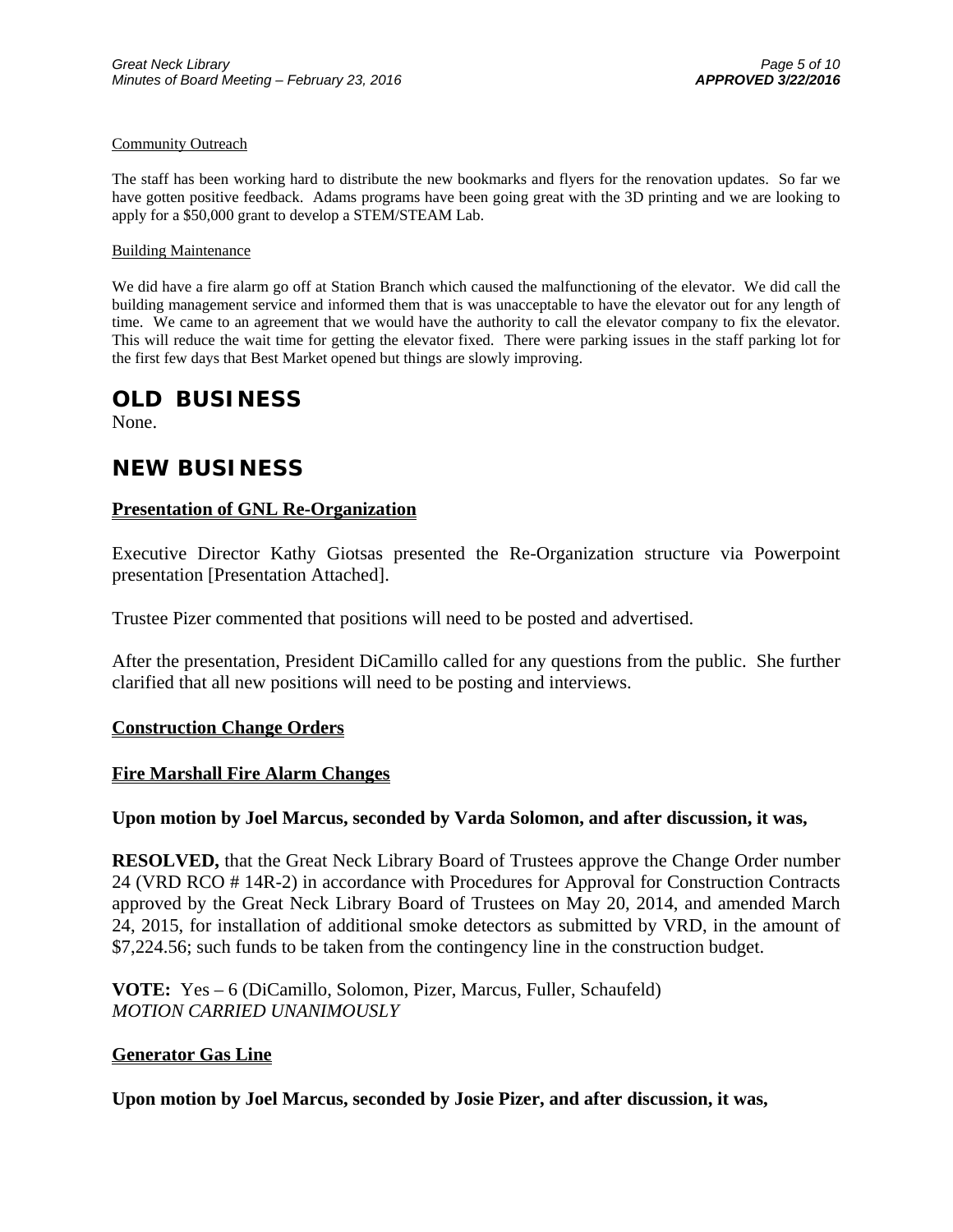**RESOLVED,** that the Great Neck Library Board of Trustees approve the Change Order number 26 (VRD RCO #34R-2) in accordance with Procedures for Approval for Construction Contracts approved by the Great Neck Library Board of Trustees on May 20, 2014, and amended March 24, 2015, to connect the one and a half (1 ½) inch gas line to the four (4) inch gas line for the generator as submitted by VRD, in the amount of \$7,886.88; such funds to be taken from the contingency line in the construction budget.

**VOTE:** Yes – 6 (DiCamillo, Solomon, Pizer, Marcus, Fuller, Schaufeld) *MOTION CARRIED UNANIMOUSLY*  **Condensate Pumps for AHU #1 & #3** 

**Upon motion by Robert Schaufeld, seconded by Michael Fuller, and after discussion, it was,** 

**RESOLVED,** that the Great Neck Library Board of Trustees approve the Change Order number 28 (VRD RCO # 50) in accordance with Procedures for Approval for Construction Contracts approved by the Great Neck Library Board of Trustees on May 20, 2014, and amended March 24, 2015, for installation of condensate pumps for AHU # 1 and # 3 as submitted by VRD, in the amount of \$5,000.00; such funds to be taken from the contingency line in the construction budget.

**VOTE:** Yes – 6 (DiCamillo, Solomon, Pizer, Marcus, Fuller, Schaufeld) *MOTION CARRIED UNANIMOUSLY* 

# **AHU2A, AHU2b, AHU 6 and AHU 7 and Ductwork Modifications and AHU-3 Volume Dampers**

**Upon motion by Michael Fuller, seconded by Varda Solomon, and after discussion, it was,** 

**RESOLVED,** that the Great Neck Library Board of Trustees approve the Change Order number 29 (VRD RCO # 51) in accordance with Procedures for Approval for Construction Contracts approved by the Great Neck Library Board of Trustees on May 20, 2014, and amended March 24, 2015, to furnish and install ductwork, motorized dampers, actuators, wiring, controls and programming for the four (4) HVAC units AHU 2A, AHU 2B, AHU 6 and AHU 7 and add volume dampers on AHU 3 as submitted by VRD, in the amount of \$29,500.00; such funds to be taken from the contingency line in the construction budget.

**VOTE:** Yes – 6 (DiCamillo, Solomon, Pizer, Marcus, Fuller, Schaufeld) *MOTION CARRIED UNANIMOUSLY* 

# **Lower Level Radiators Gap Between Storefront and Fintube**

**Upon motion by Robert Schaufeld, seconded by Josie Pizer, and after discussion, it was,** 

**RESOLVED,** that the Great Neck Library Board of Trustees approve the Change Order number 27 (VRD RCO # 48 & 53) in accordance with Procedures for Approval for Construction Contracts approved by the Great Neck Library Board of Trustees on May 20, 2014, and amended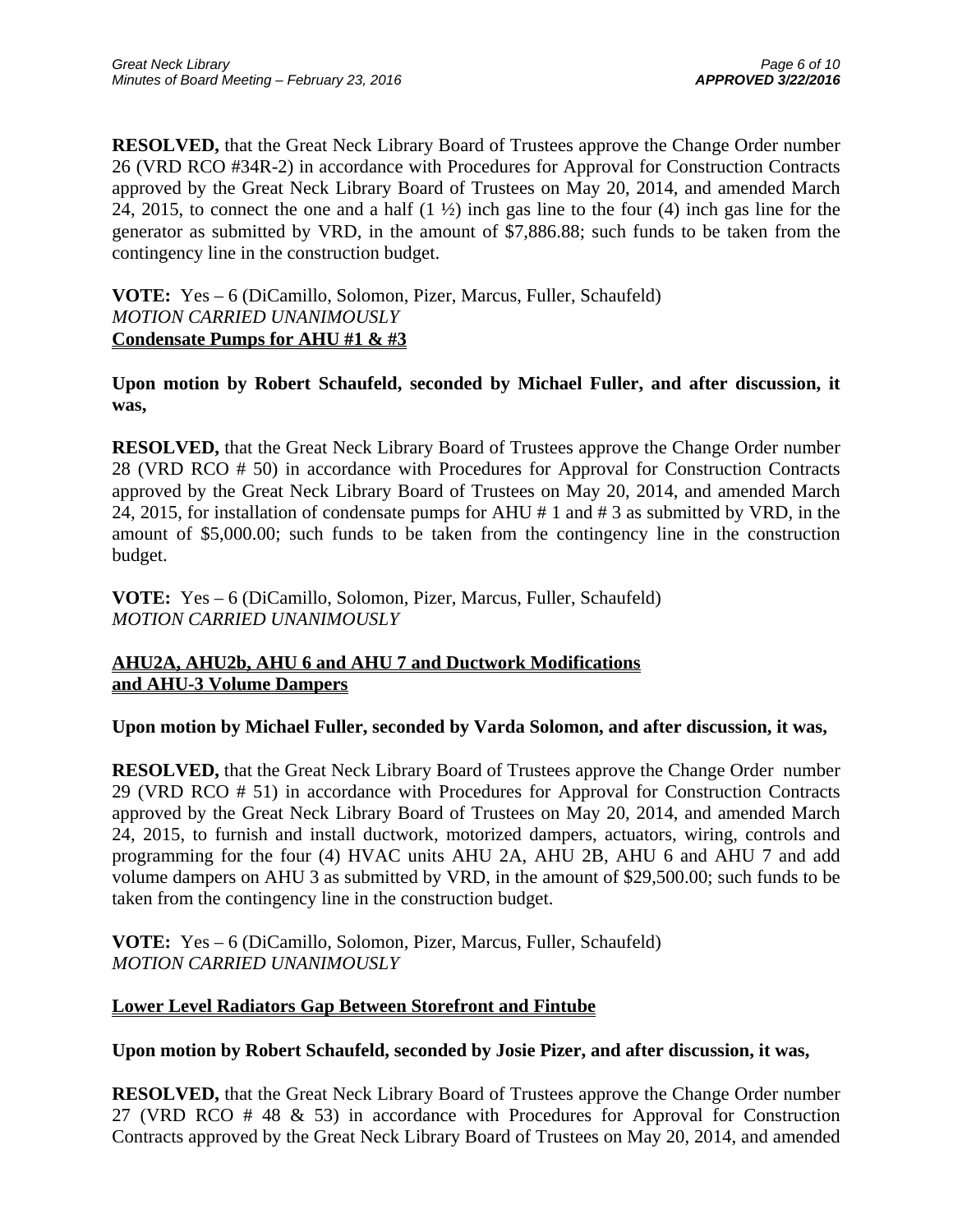March 24, 2015, to eliminate the storefront gap and allow the radiators to be flush as submitted by VRD, in the amount of \$15,000.00; such funds to be taken from the contingency line in the construction budget.

**VOTE:** Yes – 6 (DiCamillo, Solomon, Pizer, Marcus, Fuller, Schaufeld) *MOTION CARRIED UNANIMOUSLY* 

*Discussion: Trustee Fuller questioned this item and it was explained that this was a pre-existing condition that is now being corrected.* 

# **North Side Handicap Ramp**

# **Upon motion by Michael Fuller, seconded by Varda Solomon, and after discussion, it was,**

**RESOLVED,** that the Great Neck Library Board of Trustees approve the Change Order number 30 (VRD RCO #54) in accordance with Procedures for Approval for Construction Contracts approved by the Great Neck Library Board of Trustees on May 20, 2014, and amended March 24, 2015, for installation of a new handicap concrete ramp at the exit of the building as submitted by VRD, in the amount of \$4,000.00; such funds to be taken from the contingency line in the construction budget.

**VOTE:** Yes – 6 (DiCamillo, Solomon, Pizer, Marcus, Fuller, Schaufeld) *MOTION CARRIED UNANIMOUSLY* 

# **Library Stack End Panels**

## **Upon motion by Joel Marcus, seconded by Robert Schaufeld, and after discussion, it was,**

**RESOLVED,** that the Great Neck Library Board of Trustees approve the Change Order number 32 (VRD RCO #62) in accordance with Procedures for Approval for Construction Contracts approved by the Great Neck Library Board of Trustees on May 20, 2014, and amended March 24, 2015, to furnish new end panels to match the maple control sample as submitted by VRD, in the amount of \$12,534.98; such funds to be taken from the contingency line in the construction budget

**VOTE:** Yes – 6 (DiCamillo, Solomon, Pizer, Marcus, Fuller, Schaufeld) *MOTION CARRIED UNANIMOUSLY* 

## **Hand Dryers (Upgrade)**

## **Upon motion by Varda Solomon, seconded by Joel Marcus, and after discussion, it was,**

**RESOLVED,** that the Great Neck Library Board of Trustees approve the Change Order number 33 (VRD RCO #65) in accordance with Procedures for Approval for Construction Contracts approved by the Great Neck Library Board of Trustees on May 20, 2014, and amended March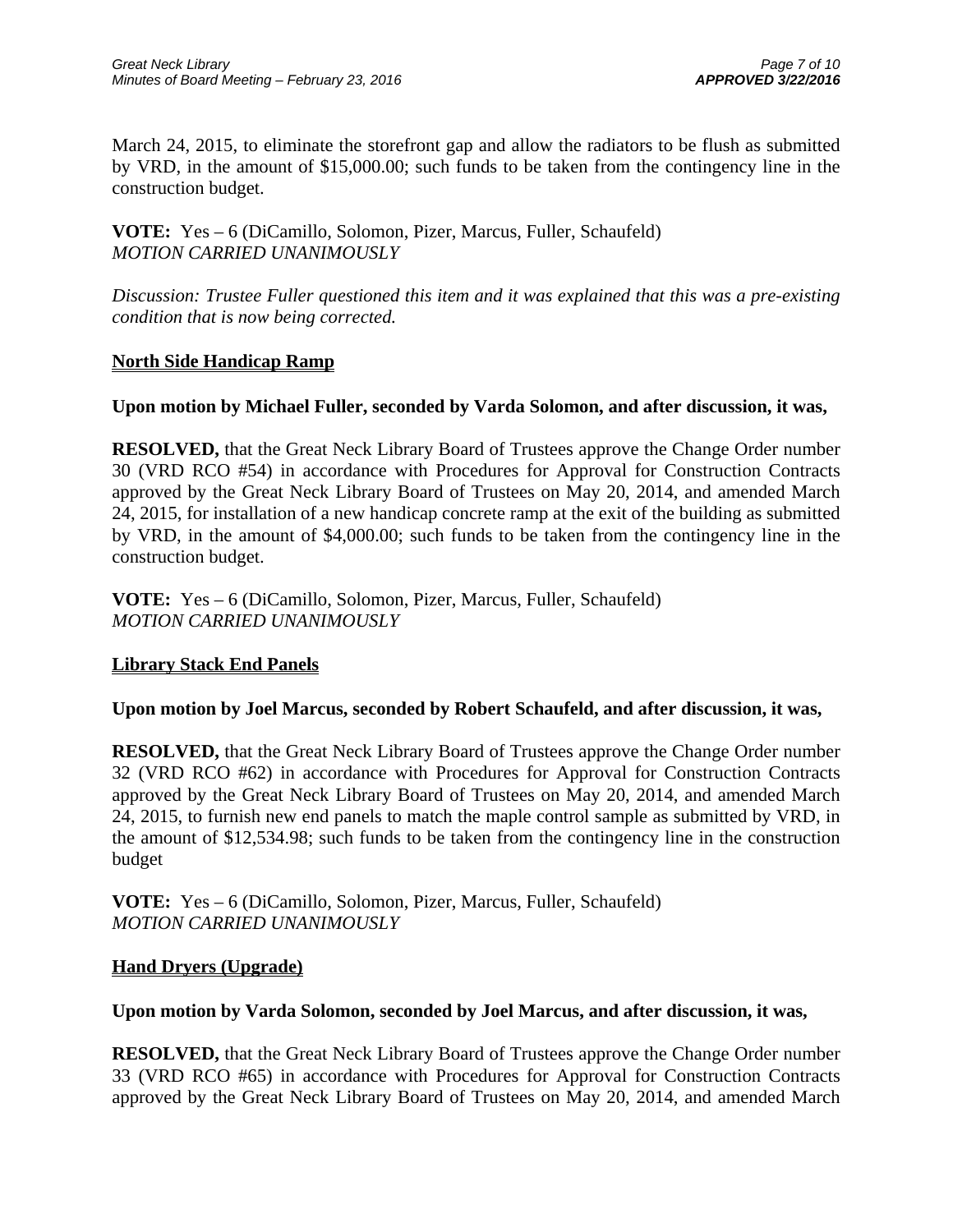24, 2015, to upgrade to Dyson hand dryers as submitted by VRD, in the amount of \$3,986.69; such funds to be taken from the contingency line in the construction budget. **VOTE:** Yes – 6 (DiCamillo, Solomon, Pizer, Marcus, Fuller, Schaufeld) *MOTION CARRIED UNANIMOUSLY* 

# **Skim Coating Wallcovering in Mezzanine**

## **Upon motion by Josie Pizer, seconded by Michael Fuller, and after discussion, it was,**

**RESOLVED,** that the Great Neck Library Board of Trustees approve the Change Order number 31 (VRD RCO #58) in accordance with Procedures for Approval for Construction Contracts approved by the Great Neck Library Board of Trustees on May 20, 2014, and amended March 24, 2015, to skim coat the wallcovering in the mezzanine as submitted by VRD, in the amount of \$4,207.50; such funds to be taken from the contingency line in the construction budget.

**VOTE:** Yes – 6 (DiCamillo, Solomon, Pizer, Marcus, Fuller, Schaufeld) *MOTION CARRIED UNANIMOUSLY* 

## **Board Committee Assignments**

| <b>BRANCH</b>                       | <b>FUNDRAISING</b>                | <b>PROGRAMMING</b>                |
|-------------------------------------|-----------------------------------|-----------------------------------|
| Marietta DiCamillo                  | Marietta DiCamillo                | Marietta DiCamillo                |
| Francine Ferrante Krupski           | Francine Ferrante Krupski (Chair) | <b>Joel Marcus</b>                |
| Michael Fuller (Chair)              | Michael Fuller                    | <b>Josie Pizer</b>                |
| Varda Solomon                       | Josie Pizer                       | Varda Solomon (Chair)             |
| <b>Kathy Giotsas</b>                | <b>Joel Marcus</b>                | Jonathan Aubrey                   |
|                                     | Robert Schaufeld                  | Margie Chodosch                   |
| <b>BUILDING ADVISORY (BAC)</b>      | Varda Solomon                     | Deidre Goode                      |
| Marietta DiCamillo (Chair)          | <b>Kathy Giotsas</b>              | Debbie Feldman                    |
| <b>Joel Marcus</b>                  | Neil Zitofsky                     | Pam Levin                         |
| Josie Pizer                         |                                   | <b>Courtney Greenblatt</b>        |
| Varda Solomon                       | <b>LONG RANGE PLANNING</b>        | <b>Kathy Giotsas</b>              |
| Deidre Goode                        | Marietta DiCamillo                | <b>Adam Hinz</b>                  |
| <b>Kathy Giotsas</b>                | Michael Fuller                    |                                   |
| Neil Zitofsky                       | Robert Schaufeld                  | <b>RELOCATION</b>                 |
| Pamela Levin                        | Varda Solomon (Chair)             | Marietta DiCamillo                |
| Charles Wohlgemuth                  | <b>Kathy Giotsas</b>              | Francine Ferrante Krupski (Chair) |
| Mike Currie                         | Margie Chodosch                   | Michael Fuller                    |
| Don Dillon                          | Deidre Goode                      | <b>Josie Pizer</b>                |
| Allegra Goldberg                    | <b>Adam Hinz</b>                  | <b>Joel Marcus</b>                |
| Leslie Kahn                         | <b>IT Director</b>                | Robert Schaufeld                  |
| Alice Merwin                        | <b>Asst Director</b>              | Varda Solomon                     |
| Marianna Wohlgemuth                 |                                   | Kathy Giotsas                     |
|                                     |                                   | Marianna Wohlgemuth               |
|                                     |                                   | Linda Burghardt                   |
| <b>BUILDING ADVISORY - OUTREACH</b> | <b>PERSONNEL</b>                  |                                   |
| <b>Joel Marcus</b>                  | Marietta DiCamillo                | <b>WEBSITE/TECHNOLOGY</b>         |
| Josie Pizer (Chair)                 | Francine Ferrante Krupski         | Marietta DiCamillo                |
| Mike Currie                         | Josie Pizer (Chair)               | Francine Ferrante Krupski         |
| Marianna Wohlgemuth                 | Varda Solomon                     | Michael Fuller                    |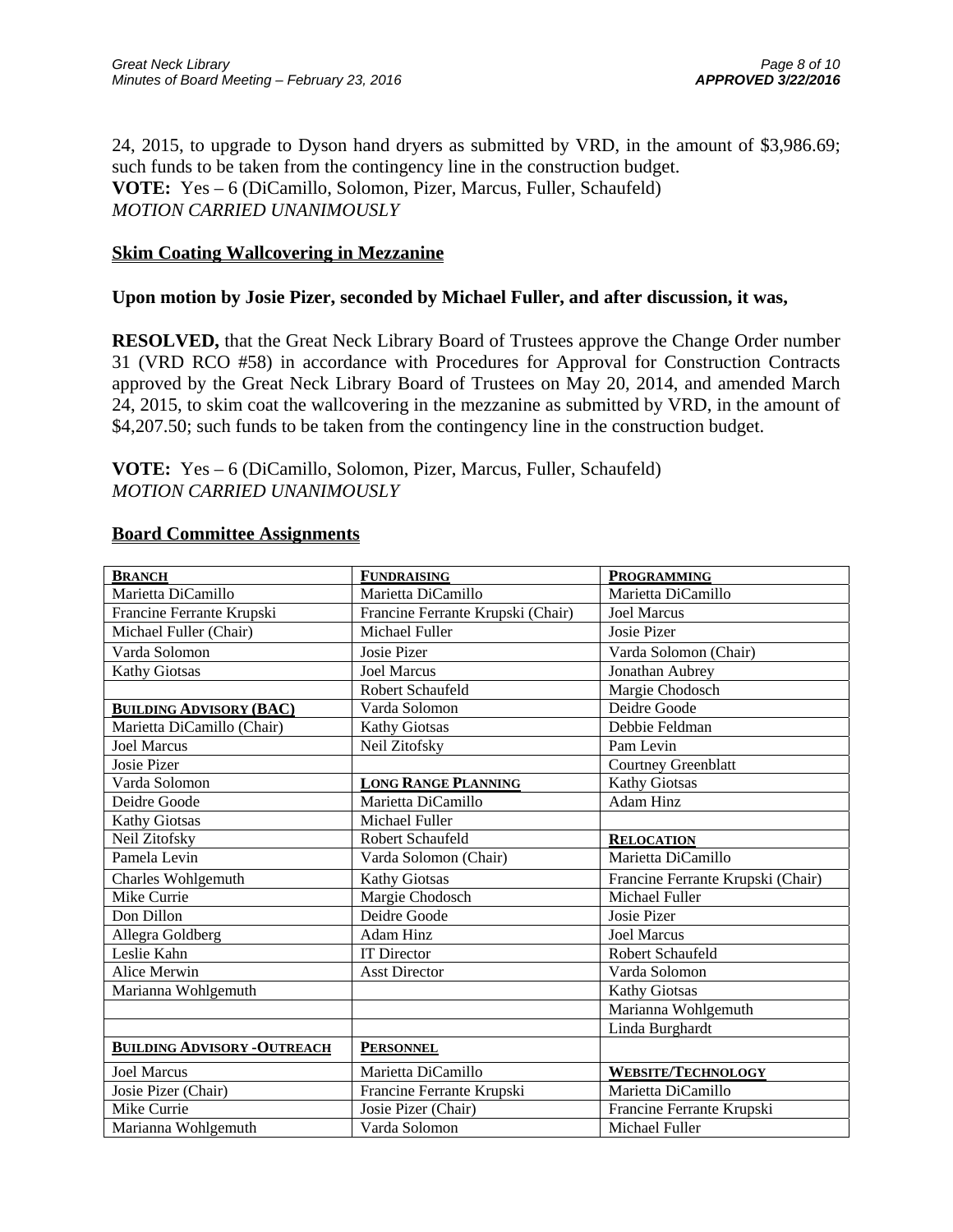| Pam Levin            | <b>Kathy Giotsas</b>       | Robert Schaufeld (Chair) |
|----------------------|----------------------------|--------------------------|
| Cindy Simeti         |                            | <b>Kathy Giotsas</b>     |
| <b>FINANCE</b>       | <b>POLICY &amp; BYLAWS</b> | Justin Crossfox          |
| Marietta DiCamillo   | Marietta DiCamillo         | Cindy Simeti             |
| Michael Fuller       | Francine Ferrante Krupski  | Shuqian Zhang            |
| <b>Joel Marcus</b>   | Joel Marcus (Chair)        | Irina Zaionts            |
| Josie Pizer (Chair)  | Robert Schaufeld           | Adam Hinz                |
| <b>Kathy Giotsas</b> | Kathy Giotsas              | <b>IT</b> Director       |
| Neil Zitofsky        | Neil Zitofsky              | <b>Asst Director</b>     |
|                      | <b>IT</b> Director         |                          |
|                      | <b>Asst Director</b>       |                          |

President DiCamillo called for any comments regarding the committee structure. In March, Vice President Ferrante-Krupski will be Chair of the Relocation committee and it will be held to the same constraints of the Board Meetings with a quorum.

## **Approval of Assistant Director**

#### **Upon motion by Joel Marcus, seconded by Michael Fuller, and after discussion, it was,**

**RESOLVED,** that the Great Neck Library Board of Trustees approve the hiring of Elissa Johnson to the position of Assistant Director effective April 4, 2016, at an annual salary of \$90,000.

# **VOTE:** Yes – 6 (DiCamillo, Solomon, Pizer, Marcus, Fuller, Schaufeld) *MOTION CARRIED UNANIMOUSLY*

*Discussion: President DiCamillo requested the Job Description and Posting be attached to the final minutes. The Board of Trustees was happy that the position was being filled. Secretary Solomon asked for a Press Release, including a photograph and biography, be prepared.* 

## *Comments: Nick Camastro*

## **Renewal of Business Manager's Contract**

## **Upon motion by Josie Pizer, seconded by Varda Solomon, and after discussion, it was,**

**RESOLVED,** that the Great Neck Library Board of Trustees renew Neil Zitofsky's contract for a one (1) year period as Business Manager with a \$1,204 salary increase.

**VOTE:** Yes – 6 (DiCamillo, Solomon, Pizer, Marcus, Fuller, Schaufeld) *MOTION CARRIED UNANIMOUSLY* 

## **Renewal of Junior Accountant's Contract**

**Upon motion by Michael Fuller, seconded by Joel Marcus, and after discussion, it was,**